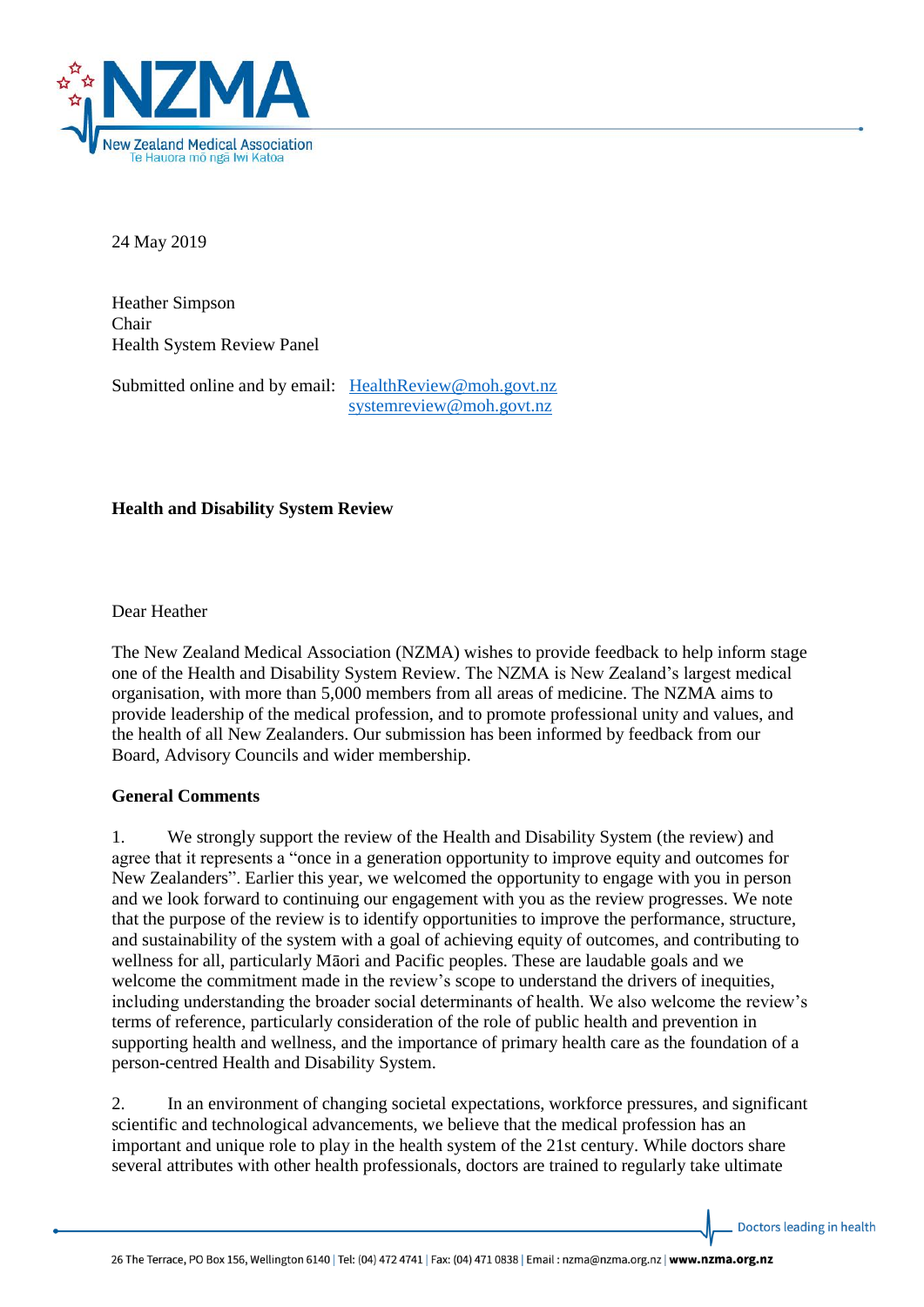responsibility for medical decisions and diagnoses in situations of complexity and uncertainty, drawing on scientific knowledge and principles, clinical experience, and well developed iudgement.<sup>1</sup> Given the wide-ranging nature of this phase of the review, we have opted, at this stage, to focus on three key system issues that we believe the review must address but which also represent areas where the NZMA is uniquely positioned to offer its pan-professional perspective. These areas include the following: i) addressing the social, economic and environmental determinants of health; ii) identifying and mitigating vulnerabilities during transitions of care; iii) enhancing General Practice as the cornerstone of our health system. We also provide detailed responses to each of the nine questions that the panel is asking in an appendix to this submission.

### **Addressing the social determinants of health**

3. The greatest impact on equity of health outcomes and well-being can be made by addressing the upstream social, economic and environmental determinants of health. These comprise the conditions in which people are born, grow, live, work and age, and include factors such as early life conditions, education, employment, housing, income and the built environment, for example. For a more detailed consideration of health equity through action on the social determinants of health, we direct the panel to the final report of the WHO Commission on Social Determinants of Health<sup>2</sup> as well as our own position statement on Health Equity.<sup>3</sup> As most of the social determinants of health lie outside the health sector, inter-sectoral and whole-of-government approaches to addressing the social determinants of health are required, but we believe that the panel has an important role in influencing action across these determinants. In many cases, the greatest impacts on health outcomes are achieved by strengthened regulation to provide healthier environments. For example, we draw attention to the importance of better regulation with respect to tackling obesity<sup>4</sup> and reducing the harms from alcohol,<sup>5</sup> and of effective legislative and regulatory measures to mitigate climate change,<sup>6</sup> which has been described as the greatest threat to global health in the 21st century.

# **Identifying and mitigating vulnerabilities during transitions of care**

4. As a patient encounters and progresses through the health system, they will transition from or through various facilities / providers / settings. For example, a patient might be referred by their GP to the Emergency Department, be admitted as an inpatient, discharged to residential care and referred for further follow up at an outpatient clinic. Other transitions include from paediatric to adult care, from hospital to rehabilitation services to residential care, from General Practice to psychiatric services, and from rest home to acute hospital services to geriatric care. We believe that there is considerable scope to improve performance of the health system (and outcomes, including improved equity) by addressing shortcomings in these transitions of care. For example, following discharge from a hospital ward or Emergency Department, patients are

<sup>3</sup> NZMA. Health Equity. Position Statement. 2011. Available from

1

[http://www.nzma.org.nz/\\_\\_data/assets/pdf\\_file/0016/1456/Health-equity-2011.pdf](http://www.nzma.org.nz/__data/assets/pdf_file/0016/1456/Health-equity-2011.pdf) <sup>4</sup> NZMA. Tackling Obesity. Policy Briefing. May 2014. Available from

<sup>&</sup>lt;sup>1</sup> Consensus statement on the role of the doctor in New Zealand. November 2011. Available from http://www.nzma.org.nz/\_\_data/assets/pdf\_file/0006/16980/Consensus-statement-on-the-role-of-the-doctor-in-New-Zealand-November-2011.pdf

<sup>&</sup>lt;sup>2</sup> CSDH (2008). Closing the gap in a generation: health equity through action on the social determinants of health. Final Report of the Commission on Social Determinants of Health. Geneva, World Health Organization. Available from [https://www.who.int/social\\_determinants/thecommission/finalreport/en/](https://www.who.int/social_determinants/thecommission/finalreport/en/)

<http://www.nzma.org.nz/publications/policy-briefings/tackling-obesity>

<sup>&</sup>lt;sup>5</sup> NZMA. Reducing harm from alcohol. Policy Briefing. May 2015. Available from

[http://www.nzma.org.nz/\\_\\_data/assets/pdf\\_file/0017/42542/Alcohol-Briefing18.may.FINAL.pdf](http://www.nzma.org.nz/__data/assets/pdf_file/0017/42542/Alcohol-Briefing18.may.FINAL.pdf)

<sup>&</sup>lt;sup>6</sup> NZMA. January 2019. Health and Climate Change. Available from

[http://www.nzma.org.nz/\\_\\_data/assets/pdf\\_file/0009/87318/Health-and-Climate-Change\\_January-2019.pdf](http://www.nzma.org.nz/__data/assets/pdf_file/0009/87318/Health-and-Climate-Change_January-2019.pdf)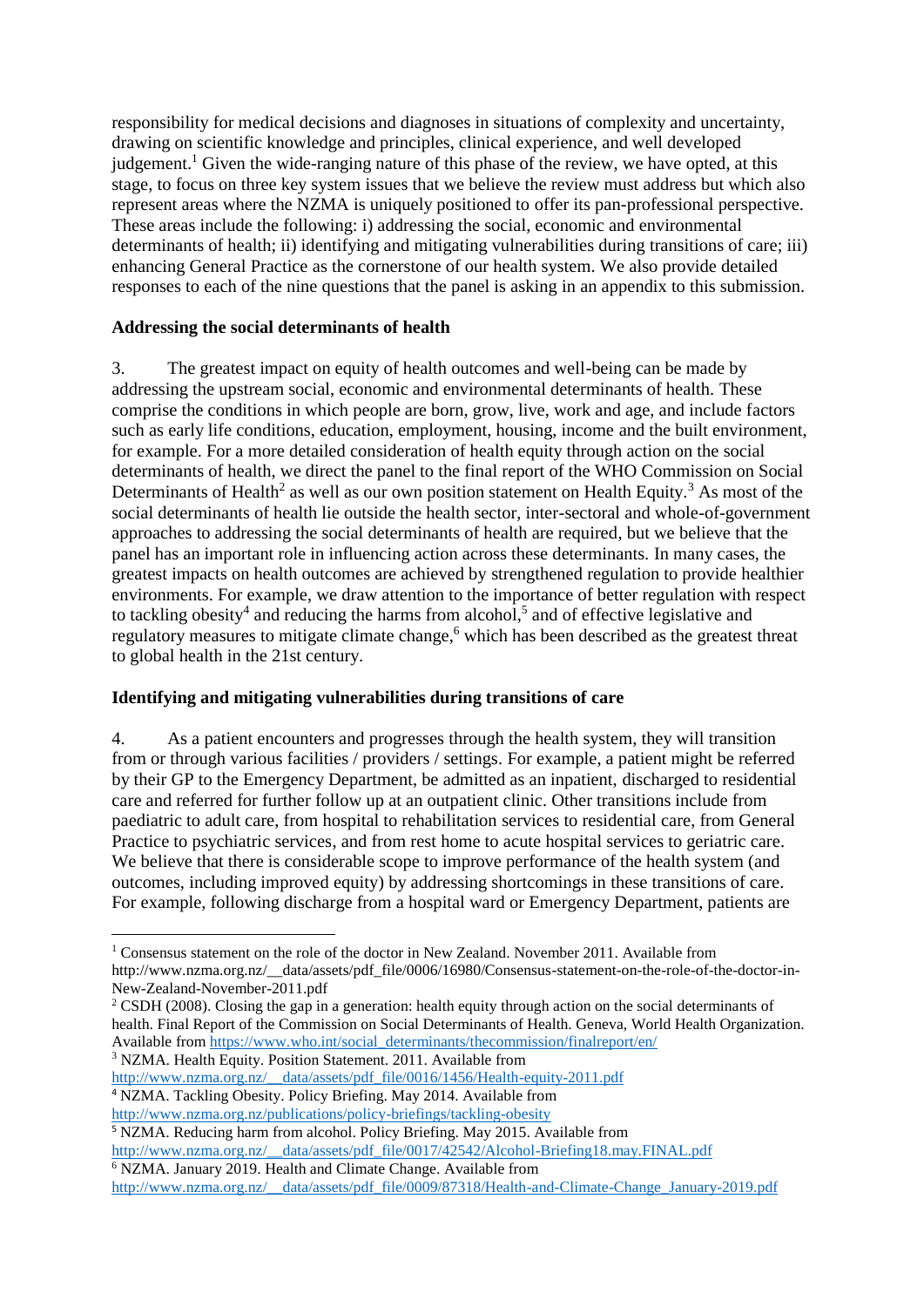sometimes referred back to their GPs for radiological investigations that GPs are unable to access. Likewise, GP referrals to a specialist psychiatrist sometimes come back from a Nurse Practitioner or a social worker without advice from a specialist psychiatrist. Other issues relate to a lack of clarity over who is responsible for the next step of care such as follow up investigations following discharge from hospital, and the large regional differences in how referrals (including discharge letters) are done. As a pan-professional organisation with members coming from General Practice and hospitals (at all stages from RMOs to SMOs), the NZMA is well placed to help the panel identify, and mitigate, existing failings in these transitions of care.

5. An important aspect of mitigating shortcomings in transitions of care is working towards ensuring integrated patient-centred care at all stages in a patient's journey through the health system. Integration is a heterogeneous concept, having a number of dimensions and the potential to be advanced in many ways. A useful typology (see figure 1) highlights the different types of integration which can occur: organisational, functional, service and clinical, all with the ultimate aim of providing integrated care to patients. In addition, integration can occur horizontally at different levels of the system, or vertically, and in real or virtual ways. Horizontal integration is when two or more organisations or services delivering care at a similar level come together. Vertical integration occurs where two or more organisations delivering care at different levels come together such as primary, community and hospital services. More effective IT solutions are a key enabler of ensuring integrated patient-centred care, and of mitigating existing shortcomings in transitions of care. There is a pressing need for a nationally available, standardised, shared electronic health record that all healthcare providers can access and update.



# **Figure 1 Typology of integration<sup>7</sup>**

 $\overline{\phantom{a}}$ 

 $^7$  Adapted from Fulop N, et al. Building integrated care: Lessons from the UK and elsewhere. London. The NHS Confederation. Available from [https://www.nhsconfed.org/-](https://www.nhsconfed.org/-/media/Confederation/Files/Publications/Documents/Building-integrated-care.pdf?dl=1&dl=1) [/media/Confederation/Files/Publications/Documents/Building-integrated-care.pdf?dl=1&dl=1](https://www.nhsconfed.org/-/media/Confederation/Files/Publications/Documents/Building-integrated-care.pdf?dl=1&dl=1)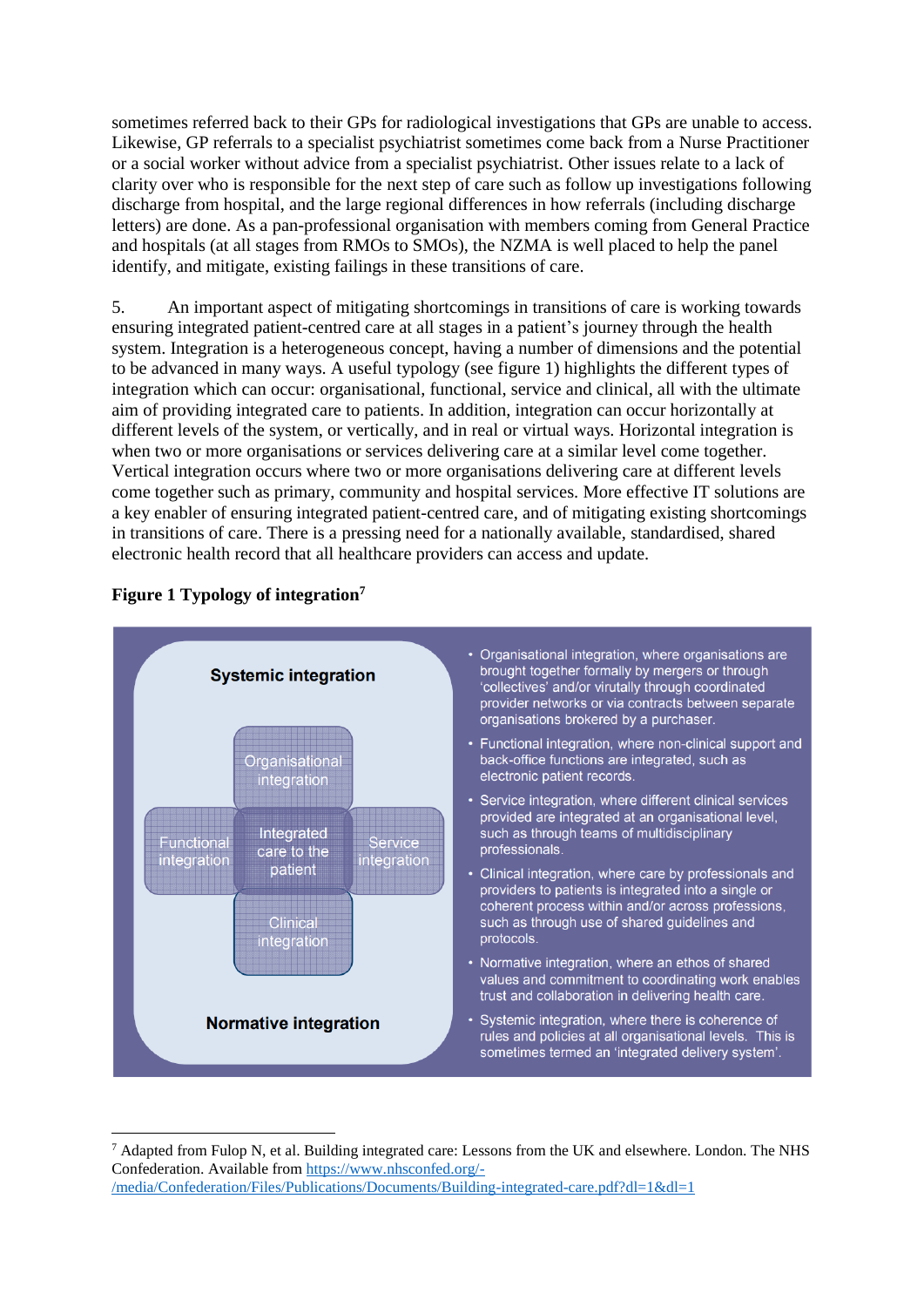#### **Supporting General Practice as the cornerstone of our health system**

6. It is our view that General Practice is the cornerstone of successful primary healthcare, which underpins population health outcomes and is key to ensuring we have a high-quality, equitable, and sustainable health system. There is good international evidence regarding the efficiency of General Practice. For example, the Australian Medical Association (AMA), commenting on a report from the National Health Performance Authority of Australia, said that "general practice is the most efficient and cost-effective part of the health system but requires greater support to continue providing high quality primary health care to the Australian community".<sup>8</sup> In the UK, the Chair of the Royal College of GPs welcomed new research by King's College London, published in the British Journal of General Practice, that shows that stronger investment in primary care in England would lead to significant savings for secondary care.  $9$  A recent study in JAMA Internal Medicine found that greater primary care physician supply was associated with lower mortality—a total of 10 additional primary care physicians per 100,000 population was associated with reduced cardiovascular, cancer, and respiratory mortality by 0.9 to 1.4%.<sup>10</sup> Importantly, GPs have a profound influence on both health outcomes and health expenditure. The AMA reports it has been estimated that primary health professionals control or influence approximately 80% of health care costs, which means they have an important role to play in ensuring that health expenditure remains sustainable.<sup>11</sup>

We urge the panel to recognise the efficient, cost-effective and quality care that General Practice provides in New Zealand. To ensure that General Practice is equipped to meet the challenges of providing care to an ageing population and the growing burden of complex and chronic disease, we believe there needs to be increased resourcing to frontline GP services. We acknowledge there is scope to refine models of service delivery and funding of General Practice, and we elaborate on our views on these aspects in our responses to question 9 (see appendix).

### **Appendix. Responses to specific questions**

1

### **1. What are the key values that you would want to underpin our future public health and disability system?**

We believe the key values that should underpin our public health and disability system include the following: equity,  $^{12}$  efficiency / cost-effectiveness, compassion and caring, justice / fairness, quality (defined by its traditional domains—ie, safe, timely, effective, equitable, efficient, patientcentred, sustainable). With respect to equity, there are ethnic and socioeconomic structural inequities that must be addressed. In addition, DHBs introduce inequity by having different priorities rather than nationally agreed ones to reduce inequity.

Efficiency / cost-effectiveness relates to the goal of allocating resources to optimise health impact. It is important for health impact measures to go beyond average health outcomes across the entire population and extend to measuring equity / distribution of benefits across different ethnic and socioeconomic groups. The aim should be to improve / optimise across all these

<sup>11</sup> [https://ama.com.au/sites/default/files/budget-submission/AMA\\_Budget\\_Submission\\_2019\\_20.pdf](https://ama.com.au/sites/default/files/budget-submission/AMA_Budget_Submission_2019_20.pdf)

<sup>12</sup> NZMA. Health Equity. Position Statement. 2011. Available from

[http://www.nzma.org.nz/\\_\\_data/assets/pdf\\_file/0016/1456/Health-equity-2011.pdf](http://www.nzma.org.nz/__data/assets/pdf_file/0016/1456/Health-equity-2011.pdf)

<sup>8</sup> <https://ama.com.au/media/report-shows-general-practice-efficient-and-cost-effective>

<sup>&</sup>lt;sup>9</sup> [https://www.rcgp.org.uk/about-us/news/2017/september/investing-in-primary-care-is-cost-effective-for-the](https://www.rcgp.org.uk/about-us/news/2017/september/investing-in-primary-care-is-cost-effective-for-the-nhs-and-good-for-patient-care-says-college.aspx)[nhs-and-good-for-patient-care-says-college.aspx](https://www.rcgp.org.uk/about-us/news/2017/september/investing-in-primary-care-is-cost-effective-for-the-nhs-and-good-for-patient-care-says-college.aspx)

<sup>&</sup>lt;sup>10</sup> Basu S, et al. Association of Primary Care Physician Supply With Population Mortality in the United States, 2005-2015. JAMA Intern Med. 2019 Feb 18:506-14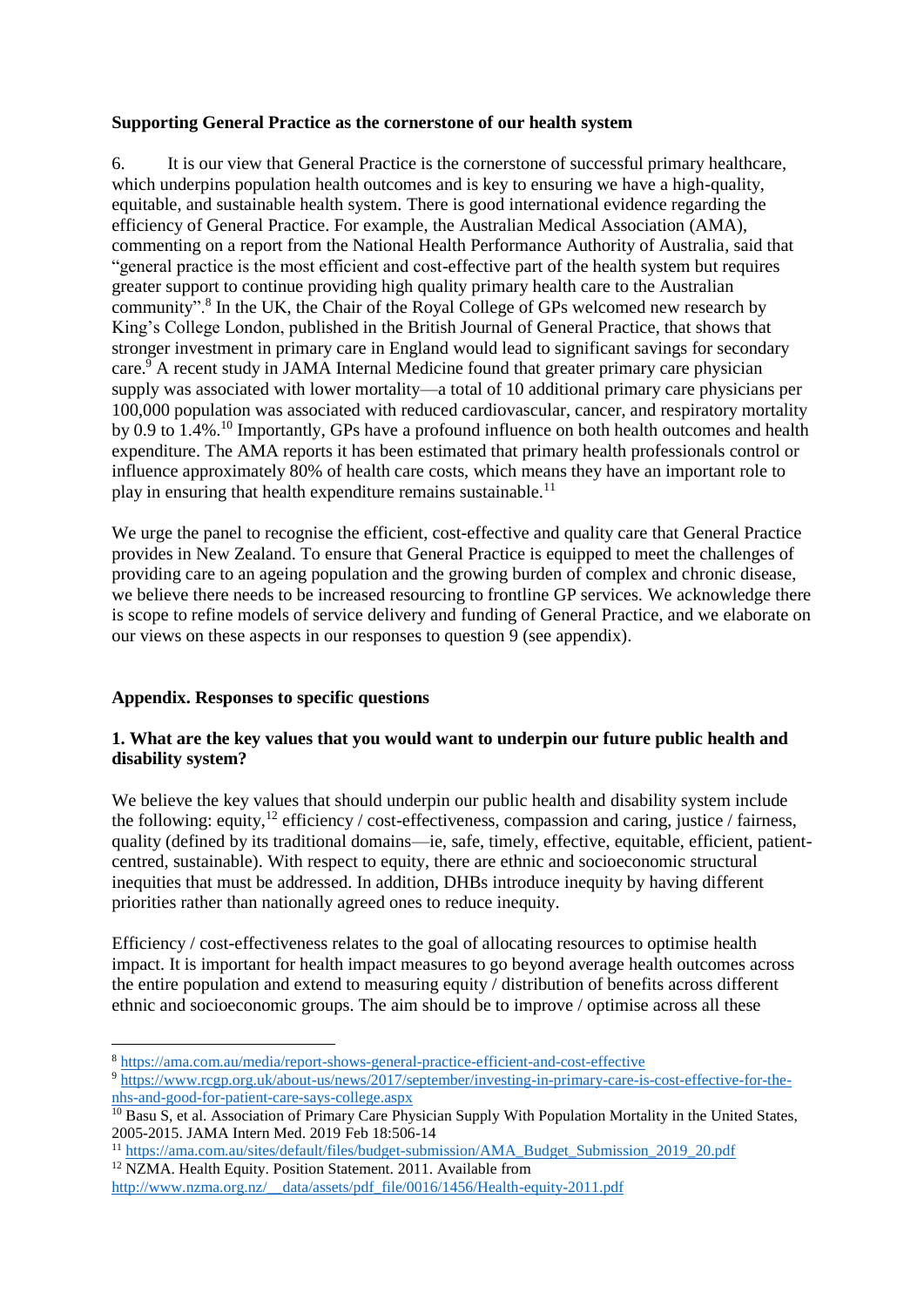measures. When considering efficiency and cost-effectiveness, it is important to include Rawlsian values, for example, that taken into account egalitarian equality of outcomes. Current cost-benefit analyses / return-on-investment / budget setting methodologies implicitly favour utilitarian philosophical approaches (greatest good for the greatest number) which disadvantage people with poorer health to begin with.

It is useful to look at how the health workforce supports efficiency and cost-effectiveness. Particular consideration should be given to the composition and distribution of this workforce in addition to their future roles and cost-effectiveness to the system. Specific workforce issues that need to be addressed include SMO shortages, fatigue and burnout. Strategies should be developed to retain older doctors, including transition to less onerous duties and other roles (eg, less operating and more teaching).

## **2. If you imagined the ideal health and disability system for New Zealand in 2030, how would people's experiences differ from today?**

There would be a pervasive recognition that physical health and mental health / well-being are inextricably linked, and our systems (and culture) would be designed with this in mind. There needs to be a holistic focus across all components underpinning our systems of healthcare delivery, recognising patients as people rather than pathologies. The system would be underpinned by the recognition that people's subjective experience of healthcare matters and can ultimately affect objectively measured health outcomes. The system should be more proactive in supporting people to take increased responsibility for their own health. General Practice already takes a holistic approach and recognises the psychosocial (and spiritual) influences in people's health. It is important to recognise the importance of GPs as generalists and to nurture the value of the GP-patient interaction which, in itself, has therapeutic value. We believe that GPs should be at the centre of the health care system, helping people maintain healthy lives, preventing disease, treating acute illnesses, and caring for people with chronic diseases.

In an ideal system, there would be a free-flow of communication between healthcare providers throughout the country by way of ready access to standardised electronic clinical records. This would improve efficiency and reduce errors, leading to better health outcomes and better health experiences. The community and hospital health-pathways model / approach showcased in the South Island (or something similar) would be rolled out nationwide. Systems and processes would be in place for continuously updating and improving these pathways. Healthcare workers including doctors would be under less time pressure, with the length of consultations better reflecting the complexity of patients that are seen and enabling more time for compassionate care as well as enhancing the autonomy of patients.

We suggest that it would be useful to define the purpose of the health and disability system. This could include contributing to people, families and communities achieving optimal well-being and reaching their potential—both for themselves and the nation. This could align with the work being done as part of Treasury's Living Standards Framework as well as with the Government's well-being budgets. A healthcare system needs to sit in the broader context of a comprehensive and systematic approach to fostering and maintaining well-being and health. This requires the alignment of social policies across health, employment, housing and poverty reduction, for example. It is essential that all policies are informed by the best available evidence. From a patient's point of view, health and disability services would be seamless and there would be clarity about where people seek help and how they are referred to ensure the best outcomes. Acute care providers would operate in clinical networks across DHB boundaries, and regional services and local communities would be supported through telehealth networks based on strong relationships of trust between providers.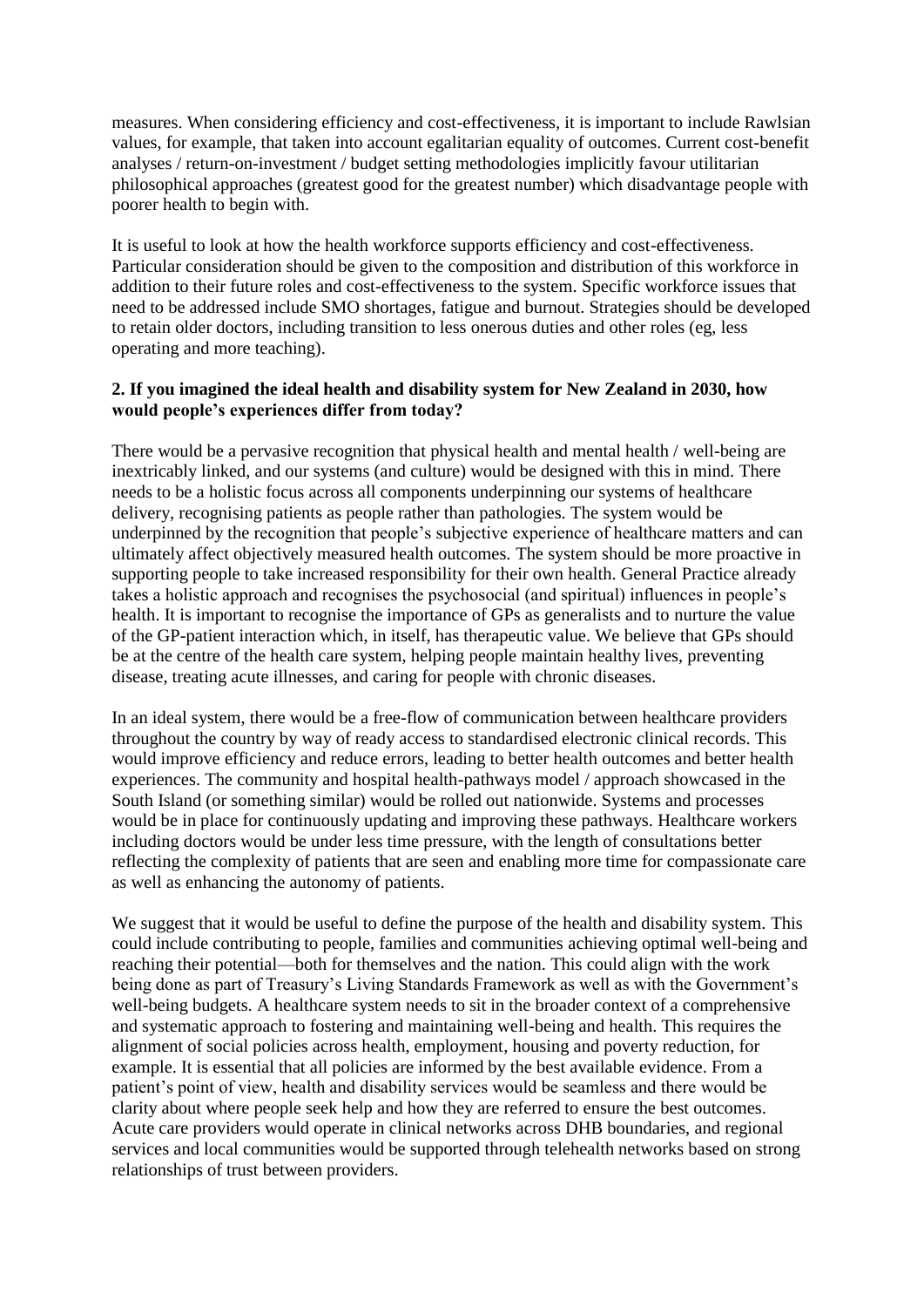## **3. What system level changes would you recommend to improve equity of health outcomes and wellbeing? What impact would you expect these changes to make?**

We believe that the greatest impact on equity of health outcomes and well-being can be made by addressing the upstream social, economic and environmental determinants of health. We recognise that many of the policy levers to address the determinants of health sit outside of the healthcare sector. For example, they extend to policies on taxation, housing and education. The NZMA has a longstanding interest in addressing the social determinants of health.<sup>13</sup> In many cases, the greatest impacts on health outcomes are achieved by regulation to provide healthier environments. For example, we draw attention to the importance of regulation with respect to tackling obesity<sup>14</sup> and reducing the harms from alcohol.<sup>15</sup> We also draw attention to measures to tackle climate change that have been described in the Lancet as representing "the greatest global health opportunity of the 21st century".<sup>16</sup>

We recommend greater networking and decision making at a central level. Clinical networks can be a powerful tool for cooperation, communication, coordination and efficient decision-making practice at the national level. Existing examples include the New Zealand Microbiology Network and the New Zealand National Antimicrobial Susceptibility Testing Committee. Much of Canterbury's success, as acknowledged by the King's Fund Report,  $17$  is attributed to very strong and active clinical networks. In addition to clinical networks, institutions such as the HQSC are also very useful in terms of overseeing successful national programmes particularly when it comes to best practice and quality improvement / assurance programmes.

We recommend serious consideration be given to reducing the number of DHBs. Managerial and administrative efficiencies across the DHBs could be used to channel more funding into frontline clinical care. Other suggestions include stopping pharmacy charges to encourage adherence, particularly among Māori and Pasifika. We also believe that it is important to better match the ethnicities of the health workforce with those of the populations they serve, and to ensure an ongoing dialogue with disadvantaged communities about how they envisage better outcomes happening. Ideally, the majority of services would be provided in the community in settings that are appropriate for the communities that are in need of them. Improving health literacy is also vitally important to improve equity of health outcomes and well-being across all population groups.<sup>18</sup>

# **4. What system level changes would have the most impact on improving health outcomes for Māori?**

We believe that addressing the upstream social, economic and environmental determinants of health is likely to have the most impact on improving health outcomes for Māori. There is a need for pan-sectoral systems approaches that extend beyond the health sector and include setting systems targets and having wide commitment (as catalogued by PHARMAC with respect to

<sup>15</sup> NZMA. Reducing harm from alcohol. Policy Briefing. May 2015. Available from [http://www.nzma.org.nz/\\_\\_data/assets/pdf\\_file/0017/42542/Alcohol-Briefing18.may.FINAL.pdf](http://www.nzma.org.nz/__data/assets/pdf_file/0017/42542/Alcohol-Briefing18.may.FINAL.pdf)

<sup>1</sup>  $13$  Ibid

<sup>&</sup>lt;sup>14</sup> NZMA. Tackling Obesity. Policy Briefing. May 2014. Available from <http://www.nzma.org.nz/publications/policy-briefings/tackling-obesity>

<sup>&</sup>lt;sup>16</sup> <https://www.thelancet.com/climate-and-health>

<sup>&</sup>lt;sup>17</sup> Timmins N & Ham C. The quest for integrated health and social care A case study in Canterbury, New Zealand. The King's Fund. 2013. London. Available from https://www.cdhb.health.nz/wpcontent/uploads/c476aa13-canterbury-kings-fund-report.pdf

<sup>&</sup>lt;sup>18</sup> NZMA. Improving health literacy. Policy Briefing. March 2017. Available from [http://www.nzma.org.nz/\\_\\_data/assets/pdf\\_file/0019/56053/Health-Literacy-Policy-Briefing-web.pdf](http://www.nzma.org.nz/__data/assets/pdf_file/0019/56053/Health-Literacy-Policy-Briefing-web.pdf)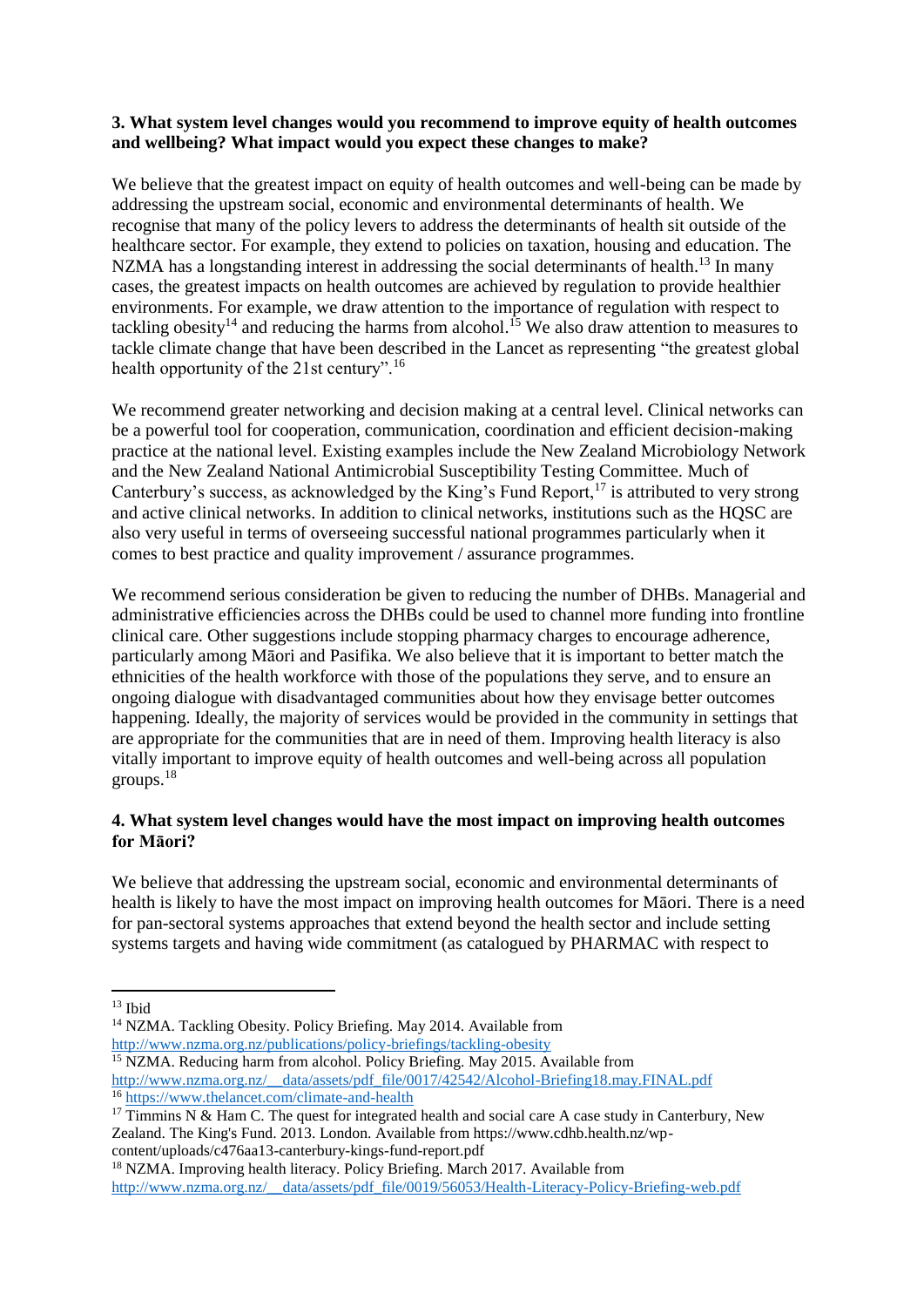Māori access to medicines).<sup>19</sup> It is important to better understand, and reduce, barriers to seeking healthcare including financial, social, cultural, and logistic barriers, for example. Other suggestions include the following:

- Listening to Māori and implementing their suggestions with respect to addressing barriers and improving outcomes
- Continuing cultural training for all health workers
- Enabling Māori to choose booking times and initiate clinics at nights and weekends so as to avoid time away from childcare and other work commitments
- Abolishing pharmaceutical charges that increase inequity and contribute to decreased adherence
- Having a health workforce that is Māori.
- Devolving appropriate decision making and service provision to Māori.

# **5. What system level changes would have the most impact on improving health outcomes for Pacific peoples?**

As for Māori, we believe that addressing the upstream social, economic and environmental determinants of health is likely to have the most impact on improving health outcomes for Pacific peoples. It is important to better understand, and reduce, barriers to seeking healthcare including financial, social, cultural, and logistic barriers, for example. Other suggestions include the following:

- Listening to Pacific peoples and implementing their suggestions with respect to addressing barriers and improving outcomes
- Continuing cultural training for all health workers
- Enabling Pacific peoples to choose booking times and initiate clinics at nights and weekends so as to avoid time away from childcare and other work commitments.
- Abolishing pharmaceutical charges that increase inequity and contribute to decreased adherence
- Having a health workforce that is Pacific

 $\overline{\phantom{a}}$ 

• Devolving appropriate decision making and service provision to Pacific peoples.

# **6. What system level changes would have the most impact on ensuring that disabled people have equal opportunities to achieve their goals and aspirations?**

This requires a fuller understanding of inequities among persons with disabilities. However, underpinning any solutions should be addressing the social, economic and environmental determinants of health. Also important is ensuring equal access to supportive care and resources. More specific suggestions include public health measures such as fortification of bread with folic acid and addressing primary risk factors for stroke such as hypertension.

## **7. What existing or previous initiatives have best delivered improved and equitable health outcomes and wellbeing in New Zealand or overseas? Why have these approaches worked, and what is their potential to deliver further improvement?**

Once again, we point to addressing the social, economic and environmental determinants of health as a key approach to delivering improved and equitable health outcomes. Multimodal approaches are needed that address education, poverty, social support, employment, and housing, for example, to address intergenerational health and well-being disparities. It is also necessary to

<sup>&</sup>lt;sup>19</sup> Metcalfe S, et al. Te Wero tonu—the challenge continues: Maori access to medicines  $2006/07-2012/13$ update. NZ Med J 2018;131(1485). Available from [https://www.nzma.org.nz/journal/read-the-journal/all](https://www.nzma.org.nz/journal/read-the-journal/all-issues/2010-2019/2018/vol-131-no-1485-9-november-2018/7737)[issues/2010-2019/2018/vol-131-no-1485-9-november-2018/7737](https://www.nzma.org.nz/journal/read-the-journal/all-issues/2010-2019/2018/vol-131-no-1485-9-november-2018/7737)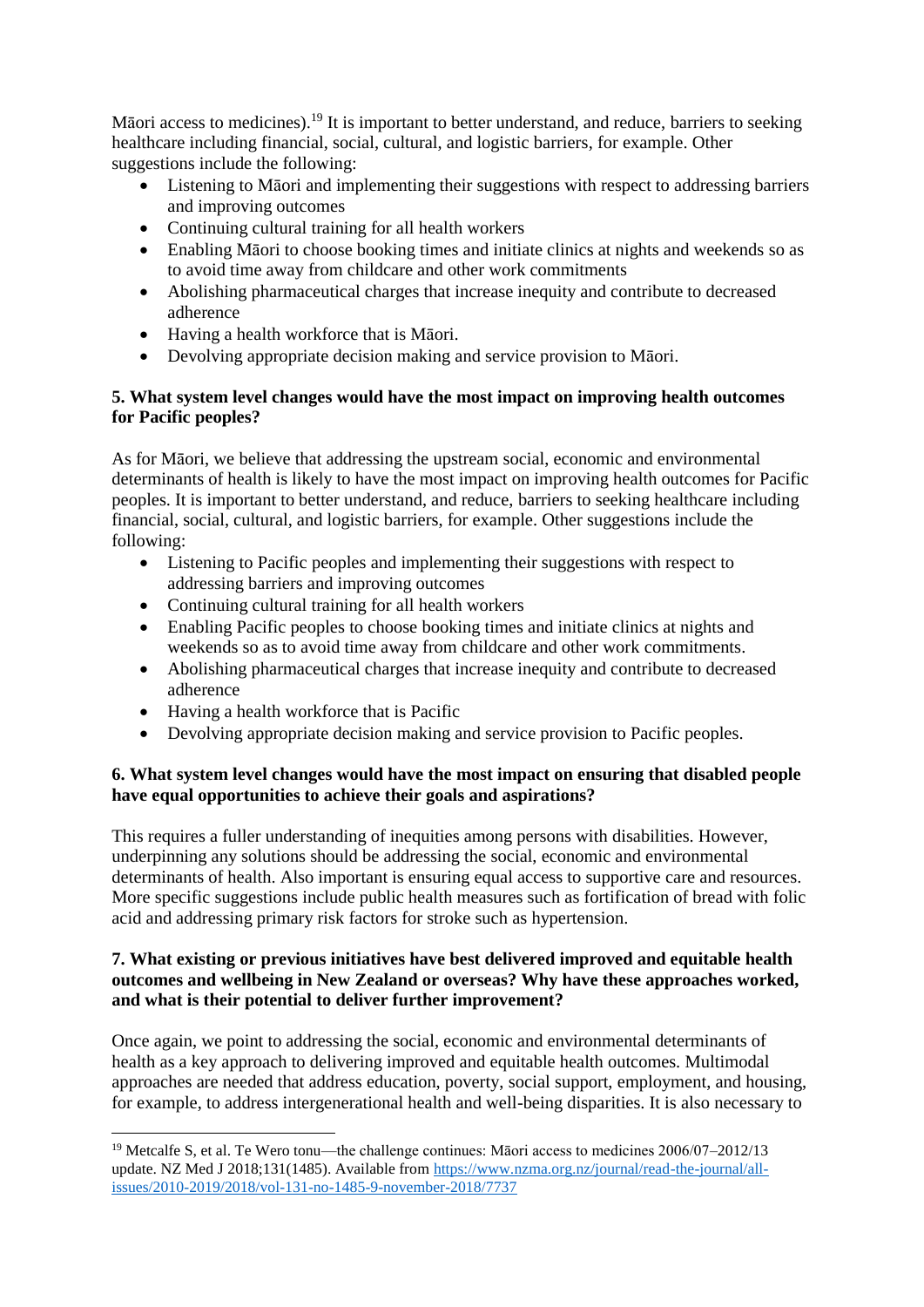make regulatory changes to support measures to tackle obesity and reduce the harms from alcohol and smoking. In addition, it is helpful to identify the health outcomes that we want to improve for example, is it longevity, days alive and out of hospital, patient satisfaction, a reduction in noncommunicable diseases, or reduced Emergency Department (ED) attendance? The healthcare homes initiative has reduced ED attendance in some studies. Other suggestions include the more widespread provision of automated external defibrillators in the community including in settings such as marae.

We point to the initiatives in Canterbury as an example of what is working well. The King's Fund report concluded that Canterbury has made the transition from fragmented care to integrated care with a degree of measurable success.<sup>20</sup> Key factors behind this success include strong leadership, clinician input into all decision making, the 'one pot of money concept', strong and active clinical networks, a united, seamless and no-ego team environment, and a connected-up system with the patient always at the centre. Other examples of successful existing initiatives include the work of the Alcohol and Other Drug Treatment Court. This example is of interest for the management of people with long-term conditions. Particular aspects of note include the initiative's agreed sense of purpose, co-ordinated care, peer support case management, and the fellowship of peers. While there is a judicial component at play, it represents a behaviour change model where positive lifestyle choices lead to reintegration back into a meaningful and productive life.

An international example worth highlighting is telehealth in Alaska.<sup>21</sup> This has resulted in major improvements in the quality of care and health outcomes of people in remote locations. It has improved the confidence of health care workers in remote places and decreased the costs associated with transferring patients to Anchorage. Alaska's telehealth system is considered to be the most refined telehealth system in the world and offers lessons on how New Zealand could rationalise services but maintain high quality services in regions and smaller towns.

### **8. What are the top priorities for system level change that would make the biggest difference to New Zealanders?**

The health system is made up of many interrelated components, each of which are important to the functioning of the whole. Accordingly, an argument can be made that all of the parts are a priority, or that the priority is the integrity and integration of the system. A more useful approach could be to first map the system, identifying the parts and their relationships, and then target resources in a way that is most appropriate.

In addition to the suggestions we have already made, we recommend the following priorities for system level change:

- Identifying and mitigating vulnerabilities in transitions of care
- Value the unique role of General Practice as the cornerstone of the health system and fund it adequately to reflect its true value and potential
- Reduction in number of DHBs

**.** 

- Greater use of Regional Alliances
- Increasing funding and adjusting the Population Based Funding Formula
- Improving health IT with the priority of a nationally accessible standardised electronic health record

content/uploads/c476aa13-canterbury-kings-fund-report.pdf

<sup>&</sup>lt;sup>20</sup> Timmins N & Ham C. The quest for integrated health and social care A case study in Canterbury, New Zealand. The King's Fund. 2013. London. Available from https://www.cdhb.health.nz/wp-

<sup>21</sup> [http://www.afhcan.org/;](http://www.afhcan.org/) <https://anthc.org/what-we-do/telehealth/>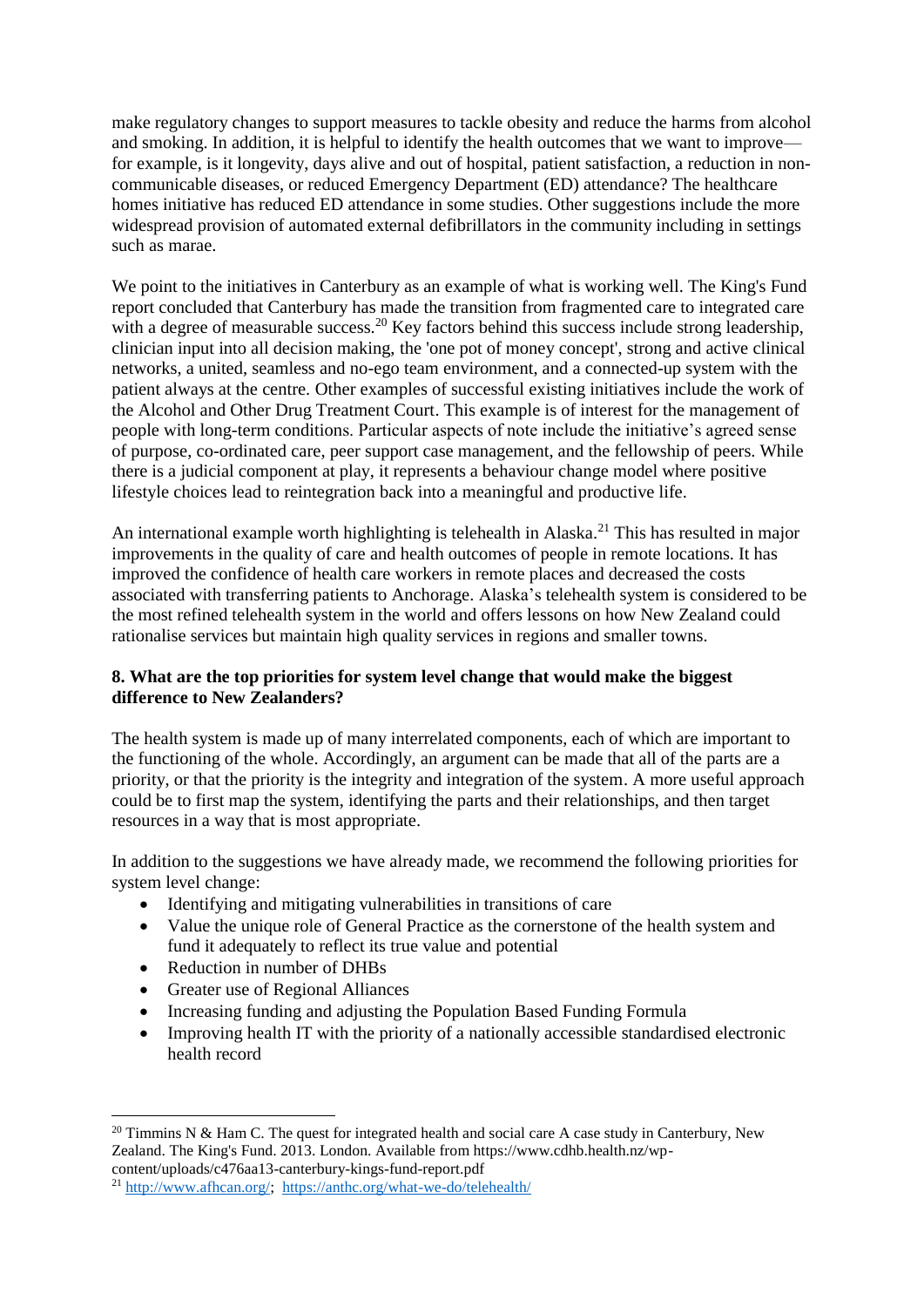#### **9. Is there anything else you wish to add?**

We believe that spending on health and the determinants of health should be viewed as an investment in the health, wellbeing and productivity of New Zealanders, and cost saving to other sectors, not as simply a drain on the economy. We refer the panel to an article in the New Zealand Medical Journal on an investment approach to health<sup>22</sup> as well as our 2017 position statement on health as an investment<sup>23</sup> for further details about this approach. Importantly, evidence indicates that public health interventions are cost-effective (with some being cost-saving for healthcare systems and even revenue-raising for government) and contribute to improvements in health outcomes in the short, medium, and long term. A systematic review from 2017 assessed return on investment of public health interventions in high-income countries with universal healthcare (including New Zealand). This review indicated that local and national public health interventions contribute to long-term health gain, with a median return on investment of 14:1 for health spending.<sup>24</sup> Considering these benefits, it is important that governments view and consider public health spending as a high-value investment, rather than a budgetary cost.

We believe there is a need to critically re-examine the model for delivery and funding / reimbursement of General Practice. The role, function and purpose of PHOs needs to be clearly defined before evaluating whether they are fit for purpose and considering alternative models. The goal should be to maximise the cost-effectiveness of funding allocated to primary care and General Practice. In other words, maximising beneficial health / health equity impacts and avoiding inefficiencies along the way. This means ensuring the model ensures access to primary care while ensuring GPs and other primary care workers are appropriately reimbursed.

The ideal model of General Practice needs to maintain the autonomy of clinical practice and provide innovative and patient-centred care in settings that suit the patient, at times that are mutually acceptable and convenient, to enhance patient outcomes and satisfaction. This model needs to be equitable and recognise the value and cost-effectiveness that General Practice offers the health system. There may be a place to shift funding from expensive hospital-based diseaserelated care to holistic community-based care in a more wholehearted way that reduces the perverse incentives inherent in our current system. It could be useful to look at budget holding in primary care and commissioning secondary care subject to complication rates /choice of hospital or procedure, for example. The existing system perversely incentivises people to turn up at EDs and seek hospital care because it is free.

We ask the panel to look at different payment models for General Practice and to carefully evaluate the risks and benefits of the different approaches including salaried versus capitationfunded and the role of co-payments. The value of ownership in General Practice needs to be considered along with the partnership model. There is a strong view that co-payments should continue to exist because they have value, but that they should be varied according to patients' needs. Co-payments should be used to facilitate targeted subsidies for those who need it. Experience from jurisdictions where there is no co-payment suggests that patients are more likely to present with one problem per consultation which in turn is iniquitous as they need to incur the

**.** 

<sup>&</sup>lt;sup>22</sup> Metcalfe S, et al. Time for healthy investment. N Z Med J. 2017 Oct 27;130(1464):7-10. Available from http://www.nzma.org.nz/journal/read-the-journal/all-issues/2010-2019/2017/vol-130-no-1464-27 october2017/7390

<sup>&</sup>lt;sup>23</sup> NZMA. Health as an investment. September 2017. Position Statement. Available from [http://www.nzma.org.nz/\\_\\_data/assets/pdf\\_file/0003/77277/Health-as-an-investment\\_FINAL.pdf](http://www.nzma.org.nz/__data/assets/pdf_file/0003/77277/Health-as-an-investment_FINAL.pdf)

<sup>&</sup>lt;sup>24</sup> Masters R, et al. Return on investment of public health interventions: a systematic review. J Epidemiol Community Health. 2017 Aug;71(8):827-834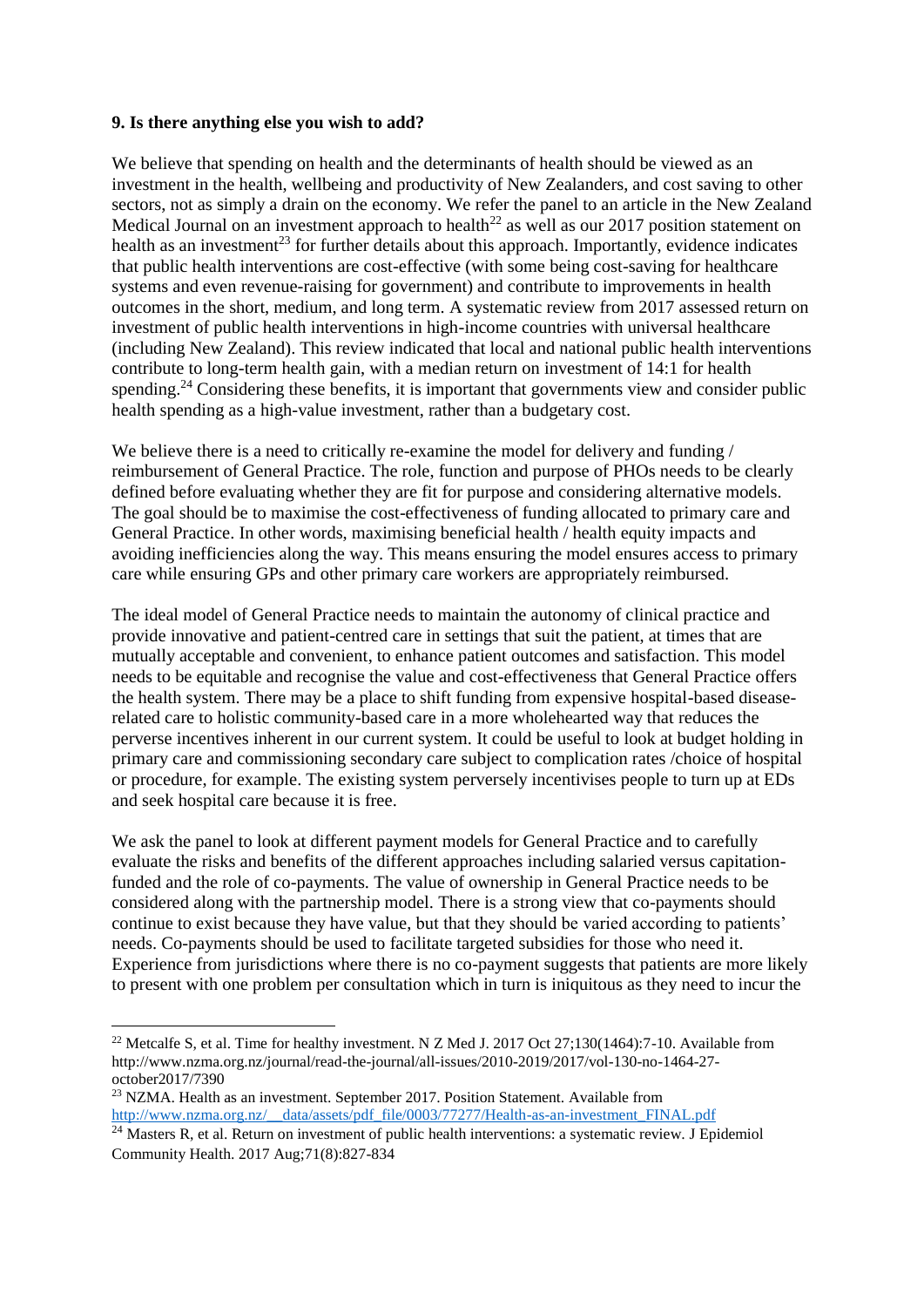costs of transport and taking time off work. There is a concern that this could contribute to poorer adherence with follow up appointments, and therefore lead to worse health outcomes. It is worth noting that co-payments are not the only barrier to accessing GP consultations. We support further refining and developing the concept of funding that follows the patient.

While there will always be a requirement for a meso-level organisation that sits between General Practice and primary care, and the DHBs, there is a strong sense that we do not need the current numbers of DHBs or the current number of PHOs. We need to move some way from the local focus which has reached epic proportions and regionalise to make better use of human resources both in DHBs and PHOs. The pool of effective personnel in New Zealand is limited and using less effective personnel means the system is also less effective. The concept of regional alliances should be expanded (particularly if the existing number of DHBs are retained). A successful example of this approach is the single clinical IT system across the South Island.

We ask the panel to consider the question of integration—both at a workforce level involving undergraduate training and inter professional collaboration /integration, but also in a vertical and horizontal way to maximise cost-effectiveness in the health system. This would involve contemplating where people would be seen and in how many settings, enhancing their experience of their care but maintaining cost-effective integrated care, and not fragmenting or dispersing their care such that outcomes are jeopardised.

Additional suggestions include the following

- a national health IT system with a fully integrated electronic health record is urgently needed
- New ways of doing things including the use of artificial intelligence should be embraced only after review by an expert central committee
- Clinical research needs to be encouraged and be part of the funding and KPIs of DHBs. International clinician-initiated trials are very important for advancing health care in New Zealand
- It is important to recognise the importance of adverse childhood experiences and give priority to health services at the start of life
- Acknowledge and address health inequities of people with serious mental illness
- Invest in better and nationally consistent palliative care and encourage advance care planning
- Fund and provide better and affordable access to mental health support and psychologists
- Fund and provide comprehensive and affordable dental care
- Depoliticise Health Service Delivery. Reconfigure the Ministry of Health such that a Department of Health can focus on the day to day process of health service delivery while a smaller Ministry can concentrate on policy, with frank and fearless advice from the Department where necessary
- Expand the provision and funding of public health initiatives to reduce the prevalence of disease.